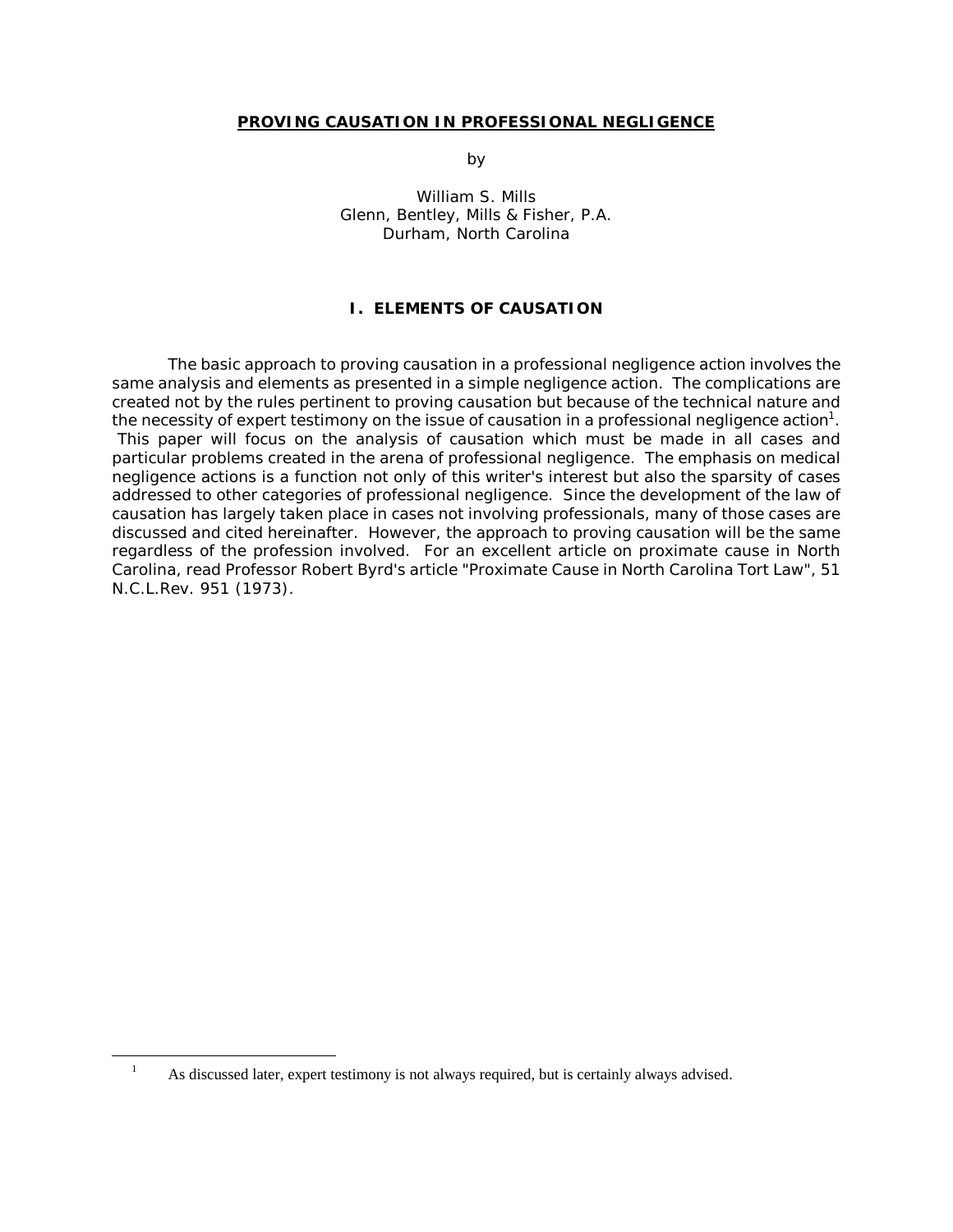In any negligence action against a professional, there are three essential elements: a duty of care, a breach of that duty, and an injury proximately caused by the breach. The concept of "proximate cause" or "legal cause" is a concept which limits a tort feasor's liability for the consequences of a wrongful act.<sup>2</sup> Although there are a multitude of definitions available for proximate cause, it has proven to be a difficult term to define precisely for all situations.<sup>3</sup> Words such as "direct chain of events", Taney v. Brown, 262 N.C. 438, 137 S.E.2d 827 (1964); "real, efficient cause", Rowe v. Murphy, 250 N.C. 627, 109 S.E.2d 474 (1959); "direct result", Hodges v. Virginia-Carolina Ry., 179 N.C. 566, 103 S.E. 145 (1920); "consequences which follow in unbroken sequence... are natural and proximate", Hudson v. Railroad, 142 N.C. 198, 55 S.E. 103 (1906), have all been used by the North Carolina Supreme Court over the years in the context of finding a causal relationship which justifies imposition of liability. A definition generally recognized today in North Carolina may be stated as follows:

> Proximate cause is a cause which in natural and continuous sequence, unbroken by any new and independent cause, produced the plaintiff's injuries, and without which the injuries would not have occurred, and one from which a person of ordinary prudence could have reasonably foreseen that such a result, or some similar injurious result, was probable under the facts as they existed.

9 Strong's North Carolina Index 3d, NEGLIGENCE, §8.

It is error to instruct the jury that the defendant's negligence must be the proximate cause as opposed to  $\underline{a}$  proximate cause. Pugh v. Smith, 274 N.C. 264, 100 S.E.2d 503.

The pattern jury instructions used in medical negligence actions defines probable cause as follows:

> Proximate cause is a real cause - a cause without which the claimed injury would not have occurred, and one which, under the same or similar circumstances, a reasonably careful and prudent person could foresee would probably produce such injury or some similar injurious result. A person seeking damages as a result of negligence has the burden of persuading you by the greater weight of the evidence not only of the negligence of the defendant, but also that such negligence was a proximate cause of plaintiff's injury. There may be more than one proximate cause of

<sup>&</sup>lt;sup>2</sup>Byrd, Proximate Cause in North Carolina Tort Law, 51 N.C.L. Rev. 951 (1973).

<sup>3</sup> See 57 Am Jur 2d NEGLIGENCE, §§425-433 for a detailed discussion of the numerous definitions which have been recognized by various jurisdictions.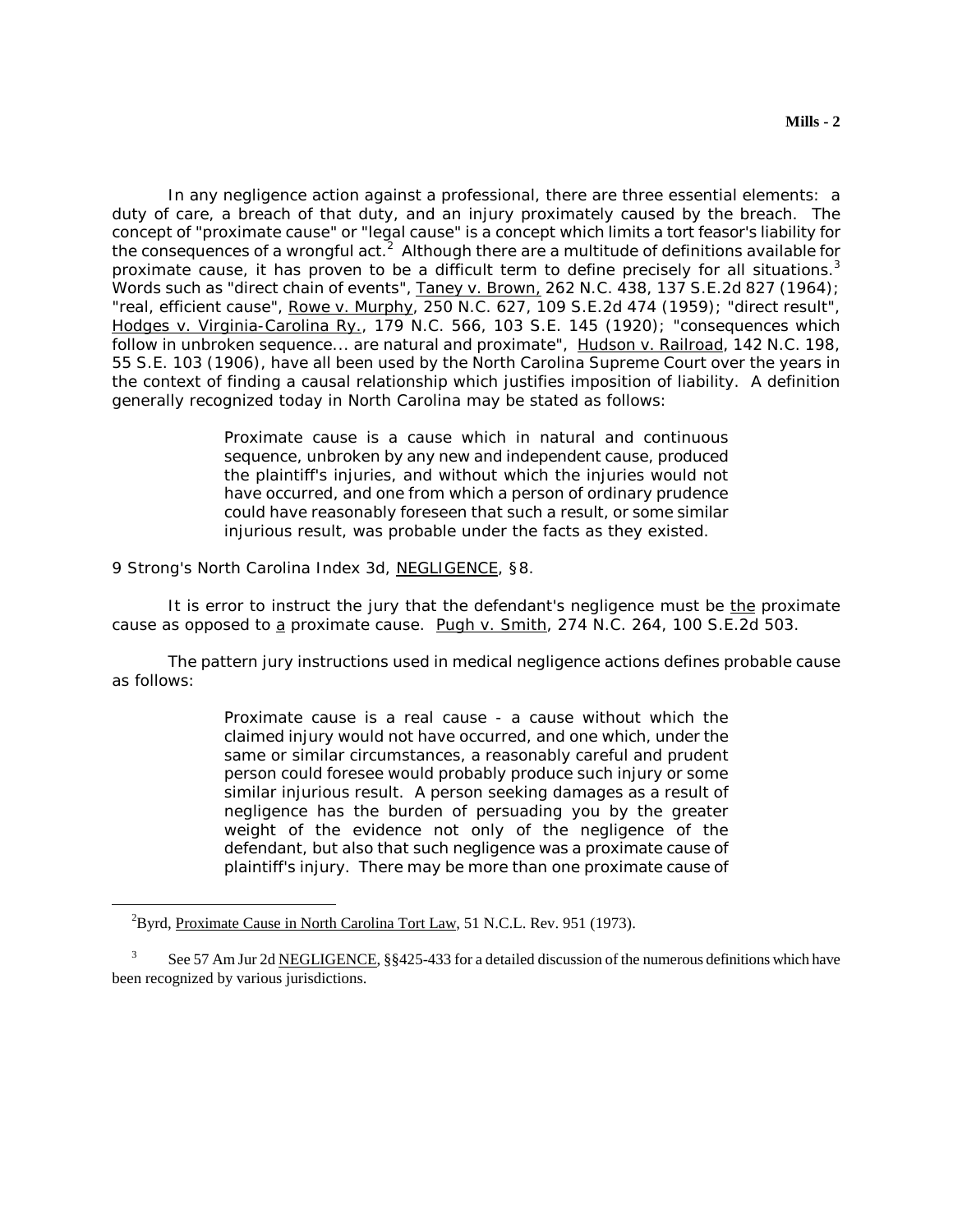an injury. Therefore, the plaintiff need not satisfy you that the negligence of the defendant was the sole proximate cause of the injury. The plaintiff must satisfy you, by the greater weight of the evidence, only that the negligence of the defendant was one of the proximate causes. (North Carolina Pattern Jury Instructions, Civil 809.00).

As can be seen, there are two essential components of proximate cause, an actual causal relationship between the conduct and the injury, and foreseeability. Some harm of the general type that occurs must be a foreseeable consequence of the negligent act or omission. However, injury in the precise form in which it occurs need not be foreseeable. Williams v. Boulerice, 268 N.C. 62, 149 S.E.2d 590 (1966).

# **II. WHAT EVIDENCE IS REQUIRED TO GET TO THE JURY?**

What must your evidence show, and more importantly what words must be used, on the issue of causation in order to avoid a directed verdict? It is clear that evidence that only establishes that the plaintiff's injury was possibly caused by the Defendant's negligence is insufficient. Lippard v. Johnson, 215 N.C. 384, 1 S.E.2d 889 (1939).

Evidence which merely shows it possible for the fact in issue to be as alleged, or which raises a mere conjecture that it was so, is an insufficient foundation for a verdict and should not be left to the jury. (citations omitted) ... The plaintiff must do more than show the possible liability of the defendant for the injury. He must go further and offer at least some evidence which reasonably tends to prove every fact essential to his success.

Byrd v. Express Co., 139 N.C. 273, 275-76, 51 S.E. 851, 852 (1905).

Likewise, if you have expert testify that the expert has an opinion to a reasonable degree of medical (or other expertise as appropriate to the case) certainty based on his personal knowledge that the injury complained of was actually caused by the negligent of the defendant, then you are safe. Lowery v. Newton, 52 N.C.App. 234, 278 S.E.2d 566 (1981). Anything between those two extremes is open to debate. I hope the following examples will provide some guidance for you.

Many judges are still accustomed to the phrase to be used in questioning an expert as: "Do you have an opinion to a reasonable degree of certainty that the defendant's act could or might have caused the plaintiff's injury". This language was required prior to the adoption of the present rules of evidence. Lockwood v. McCaskill, 262 N.C. 663, 138 S.E.2d 541 (1964). In Lockwood the Supreme Court stated:

[T]he rule in North Carolina is that "If the opinion asked for is one relating to cause and effect, the witness should be asked whether in his opinion a particular event or condition could or might have produced the result in question, not whether it did produce such result." Stansbury: North Carolina Evidence (2d Ed.), S. 137, p. 332.

Lockwood, 138 S.E.2d at 545. The rationale of that rule was that the expert was not allowed to render an expert opinion on an ultimate issue and thereby invade the province of the jury.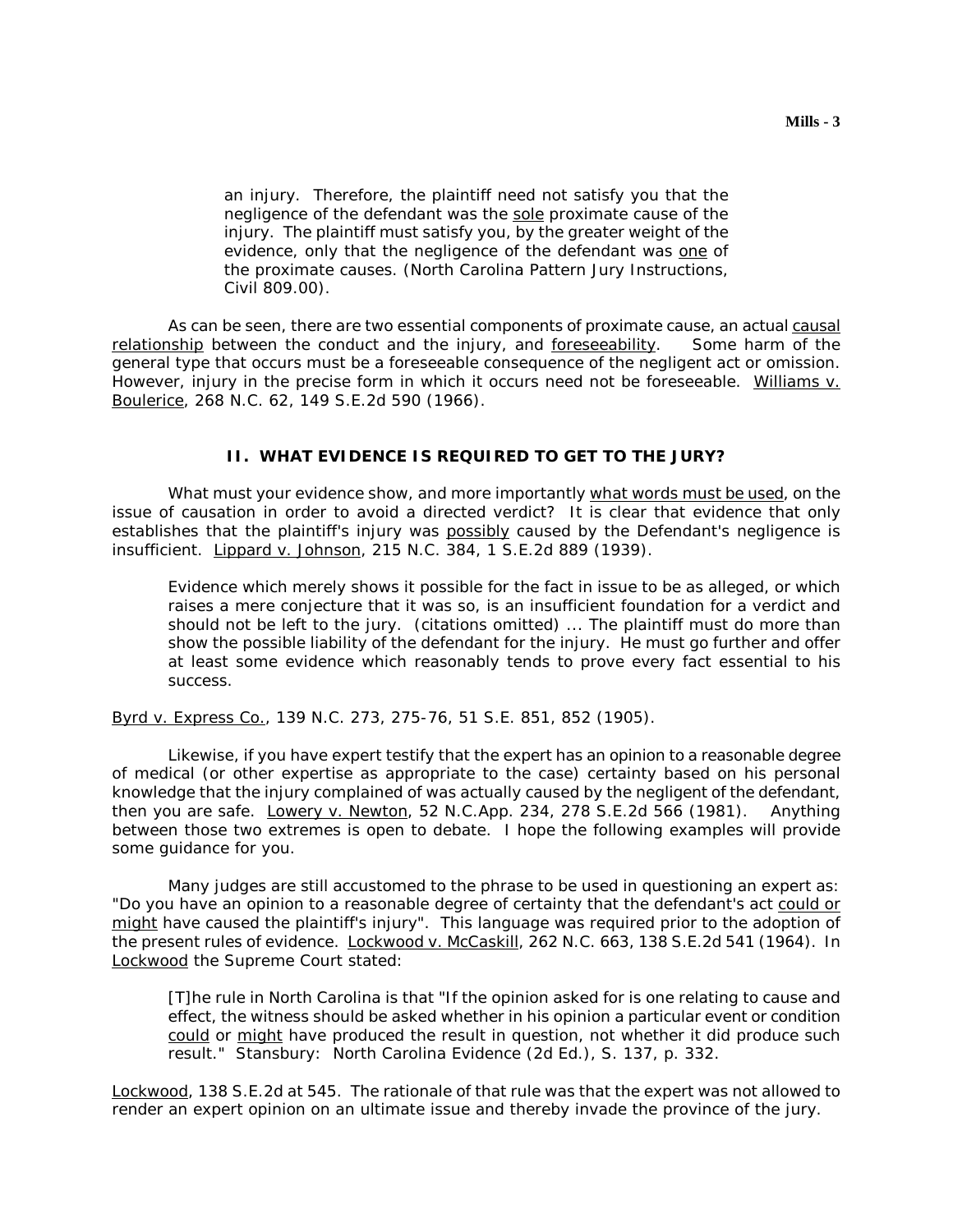However, such constraints on the precise wording of the expert's opinion have been eliminated. Since the adoption of the Rules of Evidence, particularly rule 704, which states, "Testimony in the form of an opinion or inference is not objectionable because it embraces an ultimate issue to be decided by the trier of fact". The North Carolina Supreme Court has expressly rejected the requirement of the "could or might" phraseology. State v. Smith, 315 N.C. 76, 100, 337 S.E.2d 833, 849 (1985). See also Simons v. Georgiade, 286 S.E.2d 596, (N.C.App. 1982)(Rendering causation opinion without use of the "could" or "might" qualifying language was proper).

Thus, in Cherry v. Harrell, 84 N.C.App. 598, 353 S.E.2d 433, cert. den. 320 N.C. 167, 358 S.E.2d 49 (1987), The court reversed the trial court's exclusion of the expert testimony, finding that the words used by the expert were sufficient under Rule 702. In Cherry, the Court of Appeals held that the following was sufficient:

It is clear that Dr. Appert's testimony was not expressly qualified by the Lockwood formula of "reasonable probability". Instead, Dr. Appert testified in part that: (1) his impression was that the accident and injury were "related"; (2) when asked what "most likely caused plaintiff's ruptured disk, he stated the only "event in time" he could find was the automobile accident; (3) when asked what "most likely happened" to plaintiff, he again responded that, based on what the plaintiff told him, he would have to relate the injury to the accident.

Therefore, in Cherry the expert causation testimony was allowed without the strict compliance with the magic words "reasonable probability" or "could" or "might".

 The trend in lessening the requirement of strict adherence to any particular magic word phraseology is reflected in the recent North Carolina Court of Appeals decision in Felts v. Liberty Emergency Service, 97 N.C.App. 381, 388 S.E.2d 619 (1990). Felts, a medical negligence action for personal injury arising out of the defendant's delay in admitting the plaintiff to the hospital. The plaintiff, after being released, subsequently suffered a heart attack. The plaintiff was seeking damages on the grounds that had he been admitted to the hospital's care when he first presented the symptoms, his heart attack would not have occurred. The Felts case is noteworthy for the language which was permitted on the issue of the alleged violation of care. However, I will limit my discussion only to the issue of causation. The pertinent testimony at trial was:

Q. Dr. Bokesch, do you have an opinion satisfactory to yourself and to a reasonable medical certainty that the heart attack suffered by Mr. Felts on November 11, 1988, (sic) might have been prevented had the plaintiff, had the plaintiff's cardiac condition been diagnosed on November 8, 1986?

A. Yes.

Cherry was an automobile collision case. However, the opinion addresses the issue of the sufficiency of the wording used by the expert in rendering an opinion that the injury was caused by the collision. The same should apply to actual causation questions in the professional liability context.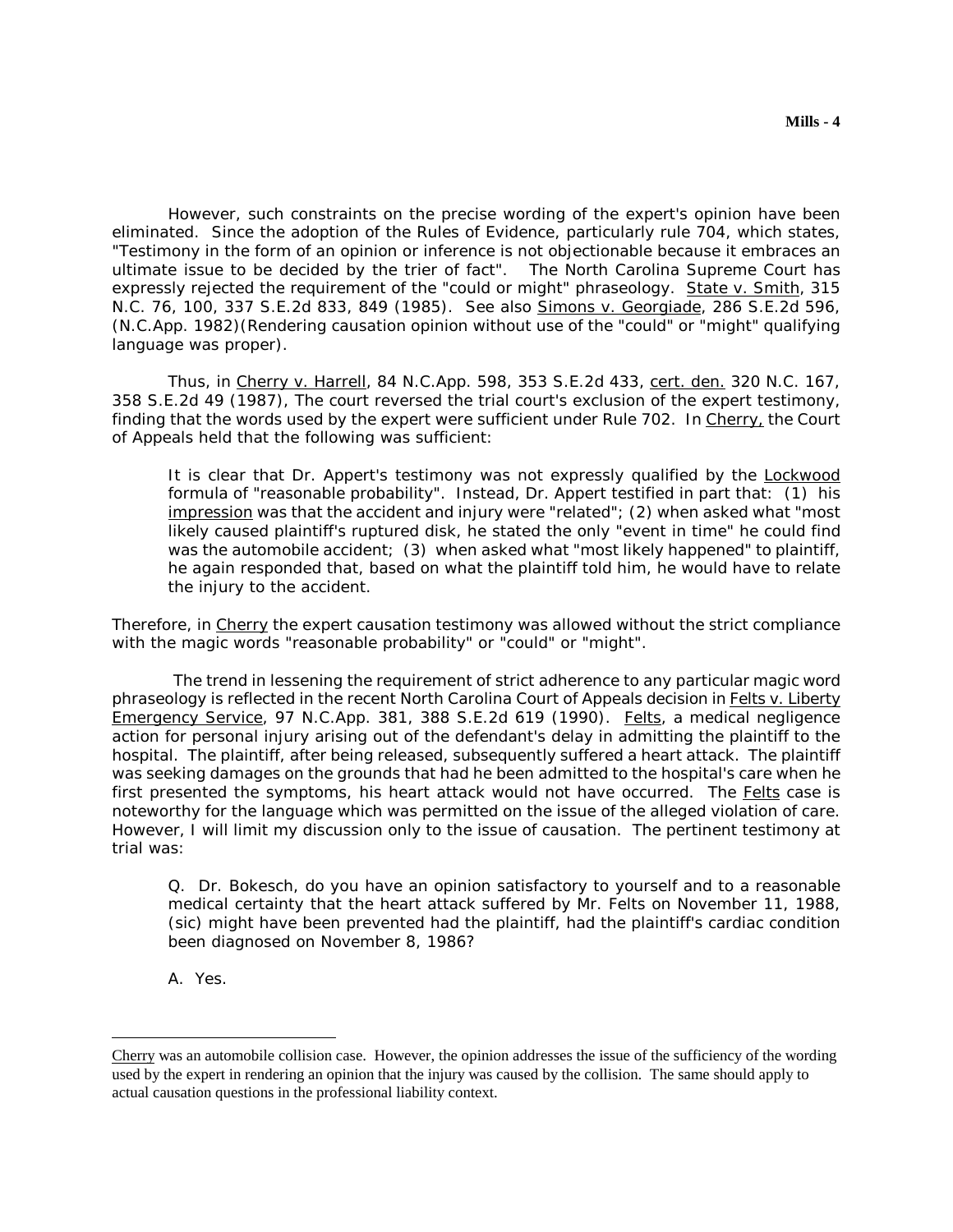#### Q. What is that opinion?

A. It's possible that the heart attack could have been prevented if he had been admitted to the Coronary Unit, or for that matter, to the hospital. There are certain drugs that can be given now to help prevent a heart attack. Simply rest and Oxygen can help prevent a heart attack. But there are other drugs that can be administered in the Coronary Care Unit that can possibly prevent a heart attack.

Also, if a patient is admitted and observed in a Coronary Care Unit and they do start to deteriorate at this hospital, or hospital of similar size in a community this size, you can transport them by helicopter.... They can then undergo cardiac catheterization and certain other procedures that may be necessary to possibly alleviate a heart attack or at least limit its damage.

Id. 388 S.E.2d at 623 (emphasis added). The trial court granted the Defendant's motion for a directed verdict. The North Carolina Court of Appeals concluded that this language raised more than a mere possibility or conjecture as to causation sufficient to withstand a directed verdict. The Court reaffirmed the rule that evidence which raises only a mere possibility is insufficient, but opined that the expert in Felts had given a detailed explanation of how the admission would have helped the patient. Therefore, the use of the word "possible", rather than "probable" or "more likely than not" was found to be sufficient. Therefore, under Felts, it appears that the choice of words which characterize the effect of the negligence in terms of "probable" or "possible" is not as important as the explanation given by the expert as to how the course of events would have differed but for the negligence.

The Supreme Court will not have an opportunity to address this case. Although Judge Hedrick dissenting on the issue of the sufficiency of the evidence, and the Defendant appealed as a matter of right, the case was settled pending that appeal.

Certainly the trend appears to be one of lessening the stringent requirements of having causation established with the use of any strict compliance with a specifically approved phraseology. One of the most recent cases to address the sufficiency of causation in a professional negligence action is Turner v. Duke, 325 N.C. 152, 381 S.E.2d 706 (1989), known best for it holding regarding the review of trial court's rulings on Rule 11 matters. However, the Turner case also addressed the sufficiency of evidence on the issue of causation and only that issue is discussed here.

In Turner, a wrongful death action, the trial court granted the Defendant's motion for a directed verdict against Dr. Friedman and the Private Diagnostic Clinic due to insufficient evidence to establish proximate cause. The Supreme Court reversed and remanded for a new trial against Dr. Friedman and the PDC. The plaintiff's deceased had been admitted for treatment of chronic pain associated with shingles. However, at the time of her admittance she was suffering from constipation and was given medication and an enema for the constipation without results. Dr. Friedman, her treating physician, did not actually examine her during her admission at Duke. She had been admitted on August 25, 1983 and died at 4:10 a.m. on August 27, 1983. At the time of the afternoon rounds, 6:00 pm on August 26th, the physicians did not examine the patient despite her husband's requests that they do so. Approximately 1 to 2 hours later, at the request of the plaintiff's husband, a physician did examine her and at that

The jury returned a verdict in favor of Duke on the issue of liability.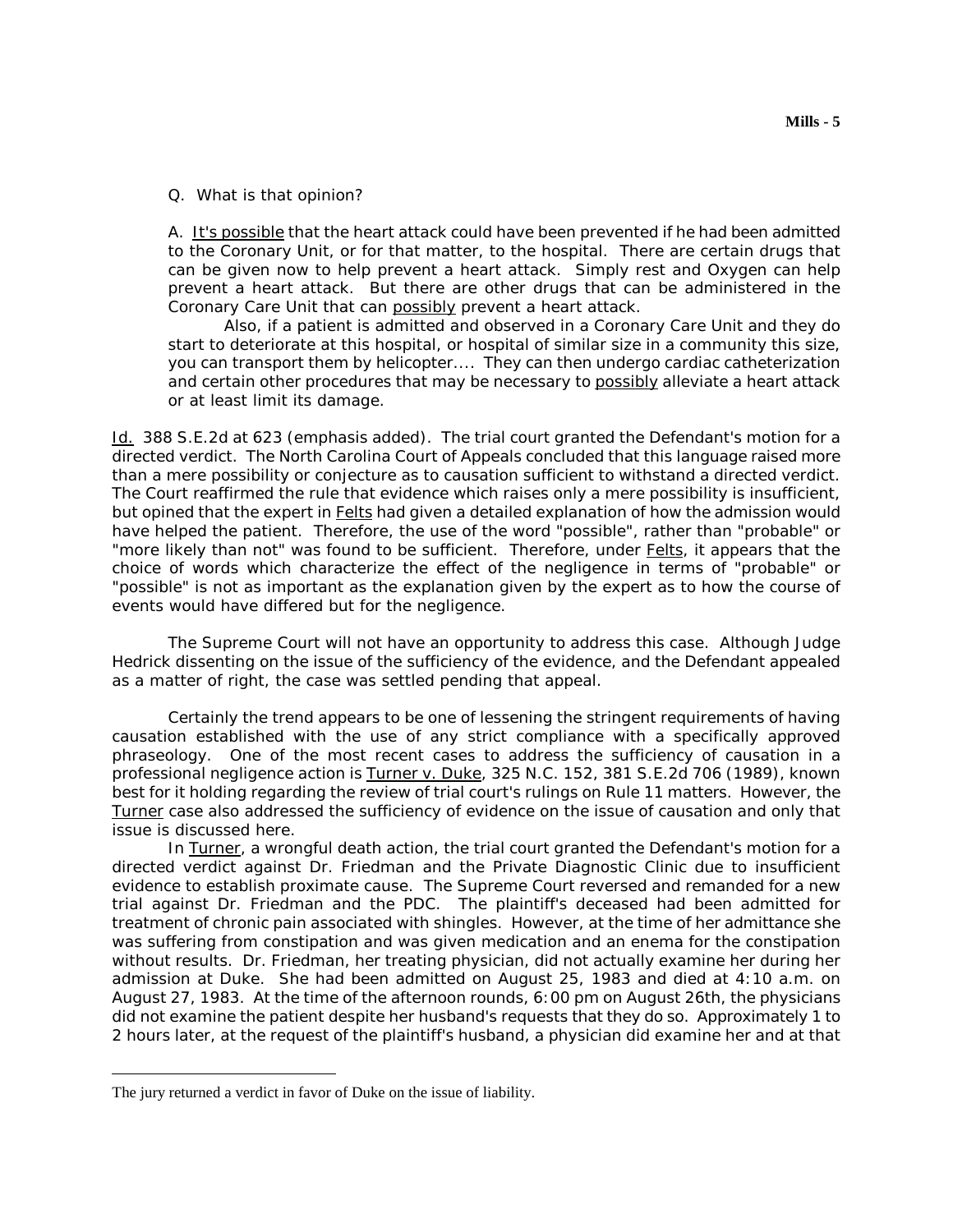time they suspected a perforated colon. The enema apparently perforated her colon and she ultimately died of acute peritonitis after unsuccessful emergency surgery.

Plaintiff's expert witness had testified that in his opinion the Defendant's violation of the standard of care proximately caused her death and that her perforated colon was reversible. However, on cross examination, in response to a hypothetical question, he acknowledged that had the Defendant examined the plaintiff that "It probably wouldn't have made much difference". The Court of Appeals found this testimony insufficient. The Supreme Court, in reversing, held that the Court of Appeals should not consider the answers given in response to cross examination because that violated the rule that all evidence be construed, and conflicts be resolved in the light most favorable to the plaintiff upon the Defendant's motion for a directed verdict. The Court went on to hold that the plaintiff's expert testimony had clearly created a question of fact on causation to be submitted to the jury.

Therefore, even if your expert is effectively cross examined on the question of whether non-negligent conduct would have altered the outcome, under Turner the case must be submitted to the jury if a question of fact on causation has been created by the testimony during the direct examination.

The Turner opinion does not do much in the way of espousing a particular set of rules to be applied in determining whether proximate cause has been sufficiently proven to submit the case to the jury. The opinion recited the evidence, the rules regarding how to view the evidence upon a motion for directed verdict and then cited the following legal concepts regarding proximate cause:

Causation is an inference of fact to be drawn from other facts and circumstances. Hairston v. Alexander Tank & Equipment Co., 310 N.C. 227, 311 S.E.2d 559 (1984). Proximate cause is ordinarily a jury question.

Turner, 381 S.E.2d at 712.

The above quoted language from Turner, and the facts of that case, should be relied upon when you argue against the directed verdict. The standard articulated in Turner is one which will give any trial judge sufficient authority to deny directed verdict as long as there is some evidence that the negligence caused the injury.

A recent landmark decision by the North Carolina Supreme Court has liberalized the cause of action for the negligent infliction of emotional distress. In Johnson v. Ruark, 395 S.E.2d 85 (N.C. 1990, the Court held that the parents of a stillborn child had stated a claim against the physicians involved in the prenatal care for the negligent infliction of emotional distress without a showing of physical impact from the negligent act or physical manifestation of the emotional distress. This case is noteworthy as to proximate cause since it held that the claim of parents for emotional distress caused by the negligent death of a child is foreseeable:

Common sense and precedent tell us that a defendant's negligent act toward one person may proximately and foreseeably cause emotional distress to another person and justify his recovering damages, depending upon their relationship and other factors present in the particular case. Id. 395 S.E.2d at 95.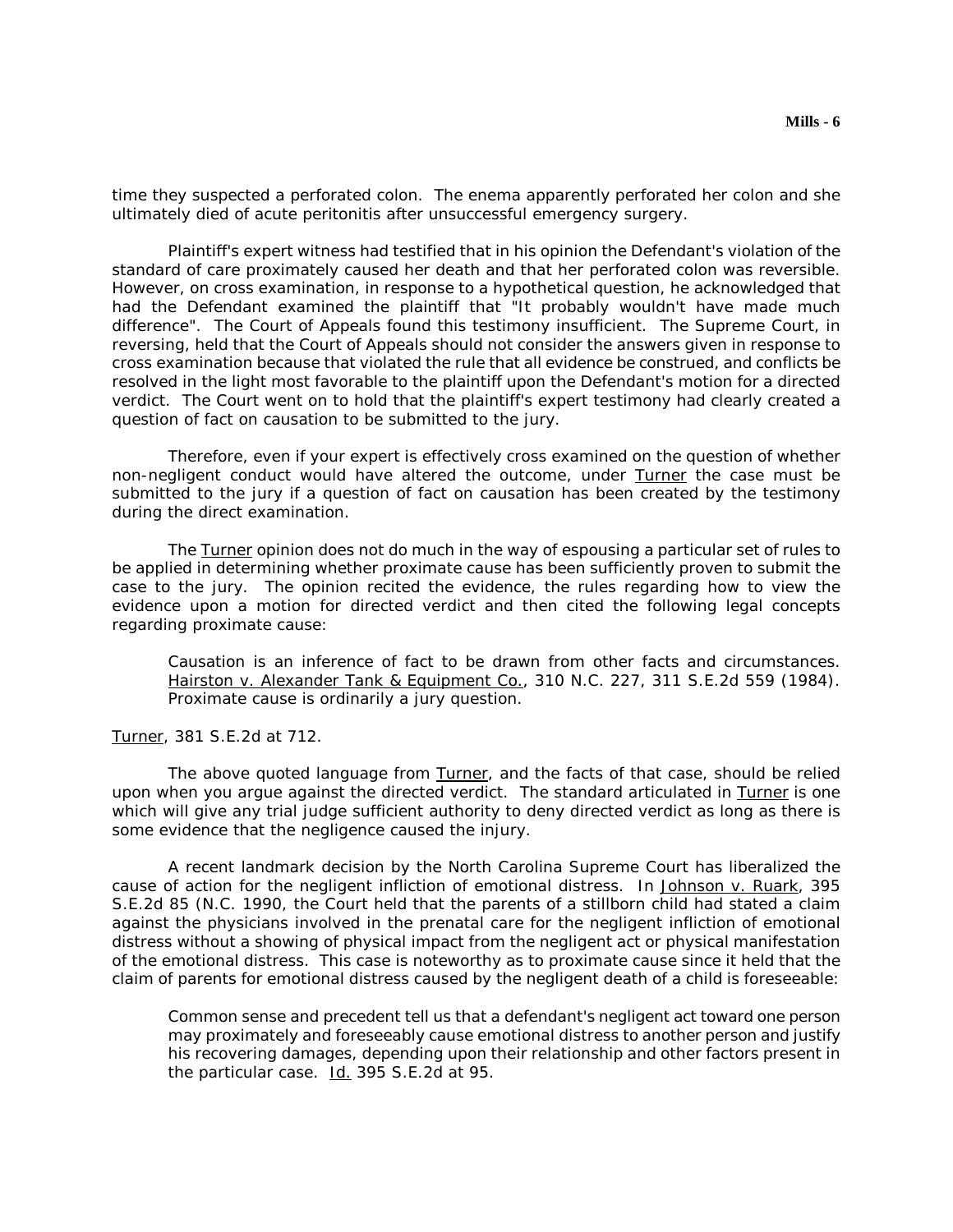In discussing foreseeability, (which is a necessary element of proximate cause, the Court stated the following:

Factors to be considered on the question of foreseeability in cases such as this include the plaintiff's proximity to the negligent act, the relationship between the plaintiff and the other person for whose welfare the plaintiff is concerned, and whether the plaintiff personally observed the negligent act. Questions of foreseeability and proximate cause must be determined under all the facts presented, and should be resolved on a case-bycase basis by the trial court and, where appropriate, by a jury. Id. at 98.

Although the Court in Johnson was basing its decision on the allegations, which must be deemed true for purposes of ruling on a motion to dismiss, it is clear that emotional distress of a negligently injured child are foreseeable and if prove of actual causation is submitted, the claim should be submitted to the jury. Since "foreseeability and proximate cause" must be resolved on "a case-by-case basis", everyone should review the opinion in detail and consider amending complaints for any existing actions involving the injury to death of a child.

# **III. CAUSATION IN ATTORNEY MALPRACTICE**

The principles of proving causation in an attorney malpractice action do not differ from those of an ordinary negligence case. Rorrer v. Cooke, 313 N.C. 338, 329 S.E.2d 355 (1985); see Murphy v. Edwards an Warren, 36 N.C.App. 653, 245 S.E.2d 212, disc. rev. denied, 295 N.C. 551, 248 S.E.2d 728 (1978).

In Rorrer the court reversed the Court of Appeals reversal of the trial court's grant of summary judgment, finding that, among other things, there had been no showing of evidence indicated what, if anything, the attorney did or failed to do which altered the outcome. There must be an affirmative showing that had the attorney not been negligent, that the first trial would have been won and a money judgment awarded. The Court held that in a legal malpractice action alleging negligence in a former law suit, "The Plaintiff must prove that:

- (1) The original claim was valid;
- (2) It would have resulted in a judgment in his favor; and
- (3) The judgment would have been collectible."

Id. 329 S.E.2d at 369. The plaintiff in Rorrer had only presented evidence that the Defendant's alleged negligence "contributed greatly to the loss of Mrs. Rorrer's claim when it was tried". The Court found this to be insufficient without specific evidence as to what could or should have been done and that had it been done, the plaintiff would have prevailed at trial. The Court utilized the "but for" test of causation.

# **IV. IS EXPERT TESTIMONY REQUIRED**

Although there is case law to support that expert testimony on the issue of causation is not essential, certainly the better rule to follow is to have the appropriate expert in the field which is the subject of your professional liability action to state affirmatively that in her opinion the defendant's negligence is cause of the injury and to state the opinion with a reasonable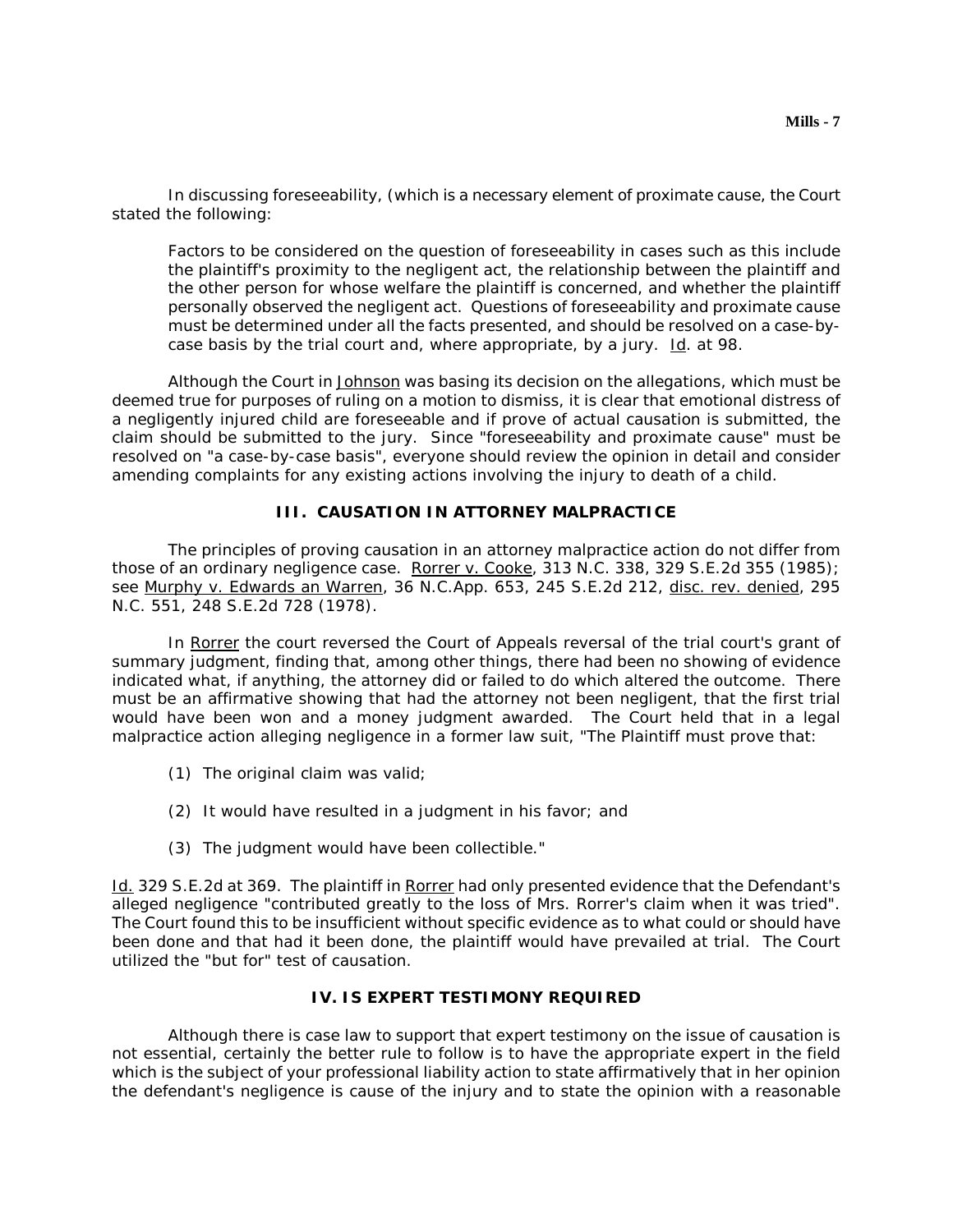degree of certainty. However, for those who find themselves unable to find expert testimony of causation, you may find comfort in some of our Supreme Court rulings:

Jackson v. Mountain Sanitarium, 234 N.C. 222, 67 S.E.2d 57 (1951), reh. den. 235 N.C. 758, 69 S.E.2d 29 (1952). This was a wrongful death action arising out of a tonsillectomy. The defendants were a physician, Dr. Joyner, the corporate hospital and an assistant to the physician. The trial court entered judgments of nonsuit as to the hospital and the assistant. Those were both affirmed due to insufficient evidence. As to the jury verdict for the defendant physician, a new trial was ordered. The Supreme Court stated that the trial court's instructions were such as to imply that expert testimony was required on the issue of causation. The Court stated:

Thus the court laid down the rule that in cases of this kind proximate cause can be established only through the medium of expert testimony and, in effect, eliminated 'the greater weight of the evidence' rule as to burden of proof which applies in civil cases. ... Yet this Court has not and could not go so far as to say that in no event may a physician or surgeon be held liable for the results of his negligence unless the causal connection between the negligence and the injury or death be established by the testimony of a brother member of defendant's profession. ... In any event, such a rule would erect around the medical profession a protective wall which would set it apart, freed of the legal risks and responsibilities imposed on all others.

When the standard of care, that is, what is in accord with proper medical practice, is once established, departure therefrom may, in most cases, be shown by non-expert witnesses.

Wilson v. Martin Memorial Hospital, 232 N.C. 362, 61 S.E.2d 102 (1950). Wilson, a medical negligence action for personal injury against the corporate hospital and two physicians ended in the trial court by the entry of nonsuit at the close of plaintiff's case. The Supreme Court affirmed as to the hospital but reversed and remanded for new trial as to the two physicians. In holding that expert testimony was not necessary the Court stated:

...

 $\overline{a}$ 

It is not in all cases essential that plaintiff's assertion of claim for compensation for an injury alleged to have resulted from the failure of the physician to exercise due care in the treatment of his patient should be supported by expert testimony. When the evidence of lack of ordinary care is patent and such as to be within the comprehension of laymen, requiring only common knowledge and experience to understand and judge it, expert testimony is not required.

The Wilson case involved a particularly egregious failure on the part of the defendants to tend to an expectant mother whom, according to one of the defendants, definitely needed a caesarian delivery. The caesarian delivery was not done and the plaintiff was discharged from

A collection of cases addressing the issue of the need for expert testimony to establish the causal link between medical treatment necessitated by injury for which defendant is liable and allegedly harmful effects of such treatment, see 27 ALR2d 1263.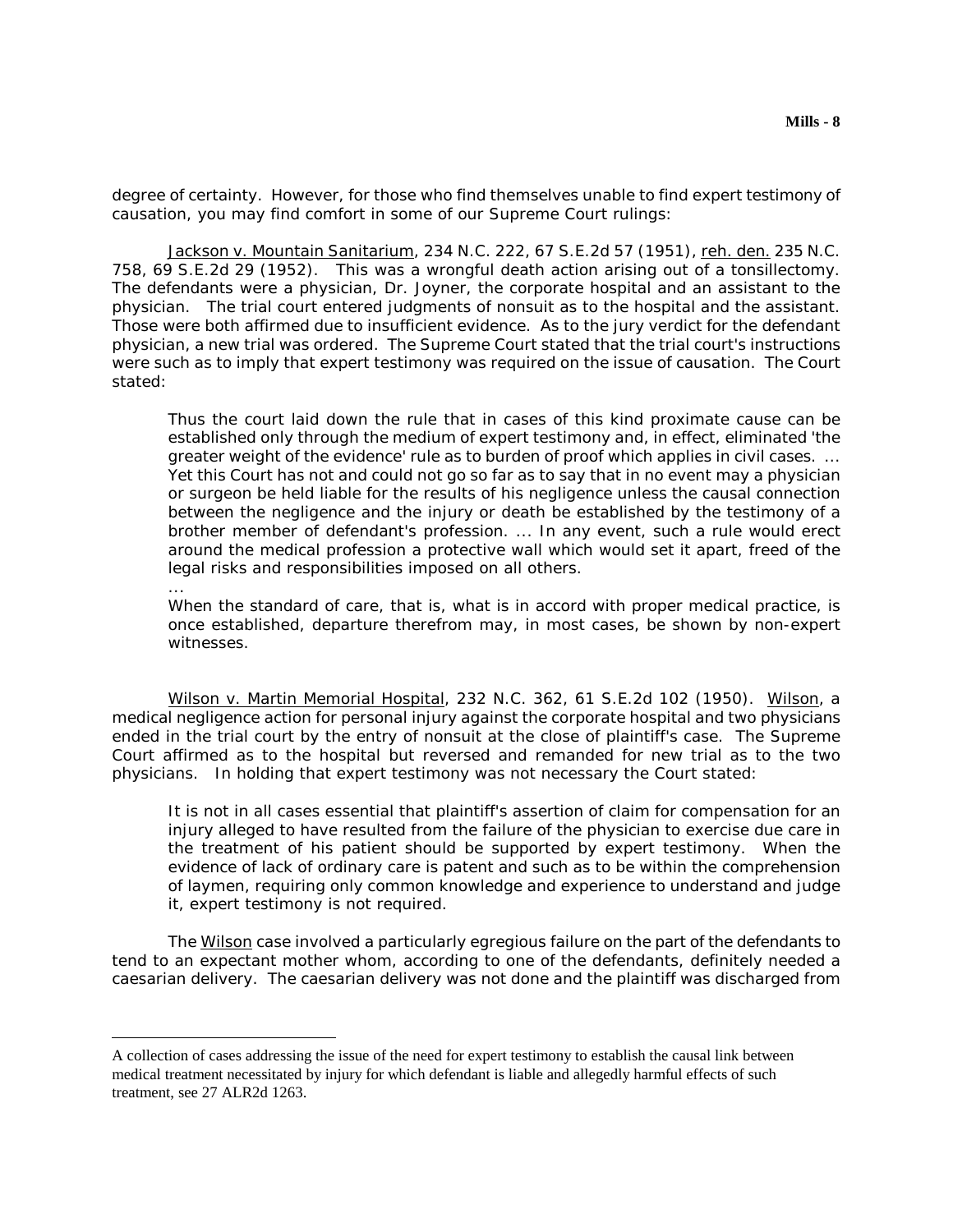the hospital with significant injuries requiring additional care and resulting in some lasting injuries.

In Waynick v. Reardon, 236 N.C. 116, 72 S.E.2d 4 (1952), in reversing the entry of nonsuit for lack of expert testimony, stated:

The absence of expert medical testimony, disapproving the treatment or lack of it, is not perforce fatal to the case. There are many known and obvious facts in the realm of common knowledge which speak for themselves, sometimes even louder than witnesses, expert or otherwise.

(quoting Gray v. Weinstein, 227 N.C. 463, 42 S.E.2d 616).

See also, Smithers v. Collins, 52 N.C.App. 255, 278 S.E.2d 286, cert. den. 303 N.C. 546, 281 S.E.2d 394 (1981), wherein Judge Becton states "It has never been the rule in this State, however, that expert testimony is needed in all medical malpractice cases to establish either the standard of care or proximate cause." Id. 278 S.E.2d at 289.

However, to go to trial without expert testimony is not advised. See Hawkins v. McCain, 239 N.C. 160, 79 S.E.2d493 (1954), affirming nonsuit on grounds of no expert testimony.

### **V. ESTABLISHING PROXIMATE CAUSE NECESSARY WHEN THERE IS NEGLIGENCE PER SE**

Proximate cause must also be shown to impose liability on a Defendant for conduct which is negligence per se, for example, the violation of a statute must be shown to have caused the injury and that the injury was foreseeable. Bell v. Page, 271 N.C. 396, 156 S.E.2d 711. North Carolina has expressly rejected a trend on the part of other jurisdictions to impose liability for injury actually caused by a violation of a statute, without regard to whether the injury was foreseeable. Ratcliff v. Duke Power Co., 268 N.C. 605, 151 S.E.2d641 (1966)(Jury instruction allowing recovery upon finding that a violation of a statute occurred and was the actual cause of injury held erroneous due to failure to instruct on foreseeability). The rationale for such extended liability is that a person who violates a statute adopted by the legislature should be accountable for the consequences of such an act. In Aldridge v. Hasty, 240 N.C. 353, 82 S.E.2d 331 (1954), the North Carolina Supreme Court stated: "When the action is for damages resulting from the violation of a [statute], does the doctrine of foreseeability apply? We are constrained to answer in the affirmative". Id., at 358, 82 S.E.2d at 337. This is important to keep in mind in the context of professional negligence actions. When you discover that a medical care provider has failed to comply with rules and regulations mandated by some governing body, do not stop the analysis there. You must show not only actual causation, but that the injury was a foreseeable result of the violation.

In Grier v. Phillips, 230 N.C. 672, 55 S.E.2d 485 (1949), a case against an unlicensed dentist, the Supreme Court ruled that the failure to hold a license alone was not determinative of liability and that plaintiff still had to show negligence and proximate cause.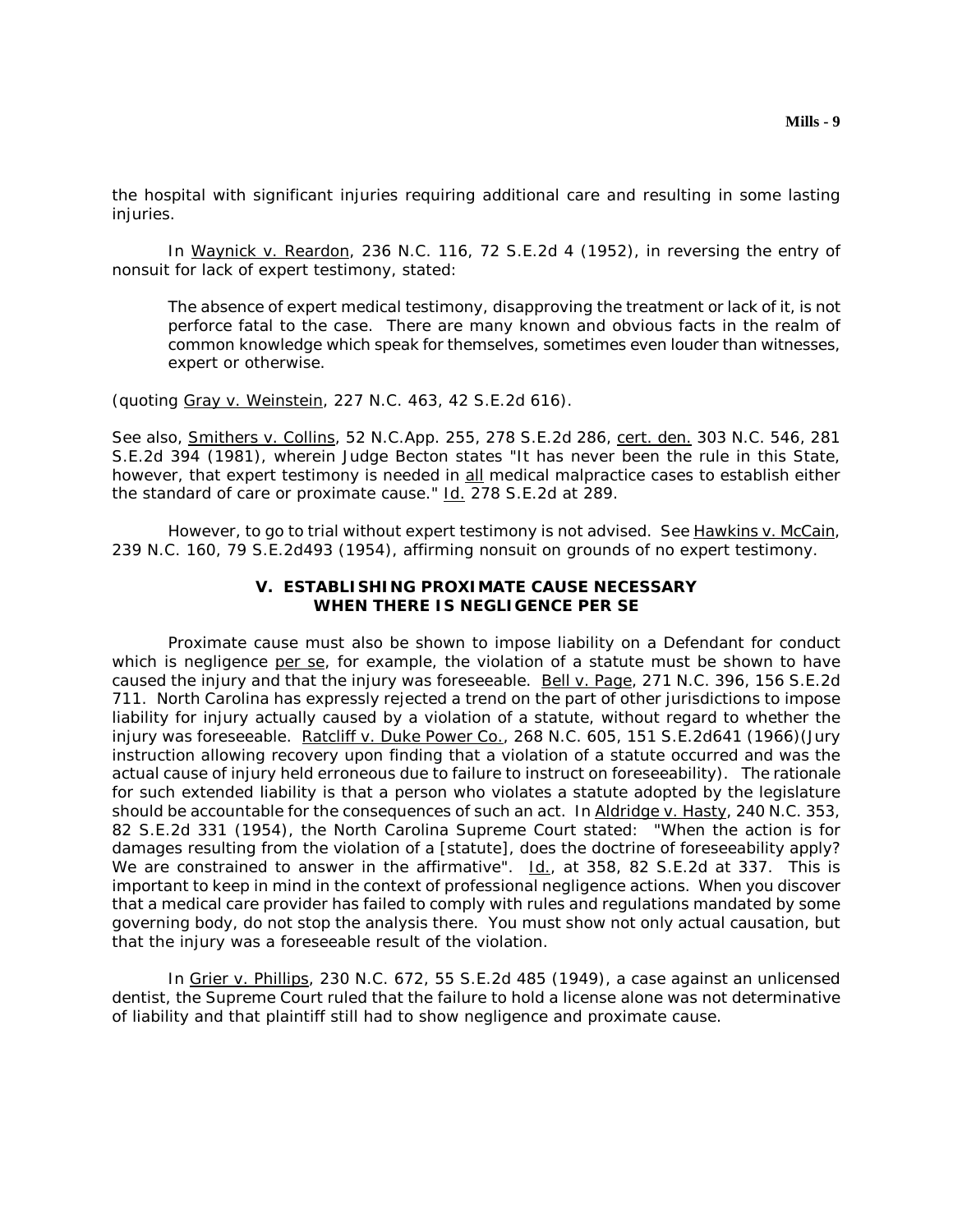## **VI. SAMPLE OF CASES WHERE EVIDENCE OF CAUSATION DEEMED SUFFICIENT**

The following is a sampling of cases finding that the evidence presented by plaintiff was sufficient on the issue of causation to have the issue presented to the jury:

Felts v. Liberty Emergency Service, 97 N.C.App. 381, 388 S.E.2d 619 (1990). See discussion above in Section II of this manuscript. This case is an example of a lessening of the strict requirement of the degree of probability which must exist. The language in this case, as used by the expert, was "possible" as opposed to probable or "more likely than not".

Hart v. Warren, 46 N.C.App. 672, 266 S.E.2d 53 (1980). In this wrongful death action based upon a failure to diagnose, the Court of Appeals reversed the entry of a directed verdict and held that sufficient evidence of causation had been submitted. There was clear expert testimony at trial that in the expert's opinion the defendant's negligence was a cause of death. There was no showing that the plaintiff's deceased would not have died but for the negligence of the Defendant. However, the Court had no difficulty find sufficient evidence for the jury.

Haney v. Alexander, 71 N.C.App. 731, 323 S.E.2d 430, cert.den. 313 N.C. 329, 327 S.E.2d 889 (1985). This case involved the negligence of a hospital's nurses in monitoring the deceased plaintiff's condition. The Court of Appeals reversed the entry of directed verdicts against the hospital. Here the Court found that physicians could properly testify as to a nursing standard of care, that those witnesses specifically stated how the nurses were negligent and the such negligence caused the patient's death. The Court of Appeals reversed without much discussion in that it appears clear that even a stringent burden had been met.

Lowery v. Newton, 52 N.C.App. 234, 278 S.E.2d 566, reconsideration of den. of disc. rev. den. 304 N.C. 195, 291 S.E.2d 148 (1981). Action for personal injuries from medical negligence against a plastic surgeon. Judgment for plaintiff appealed by Defendants on grounds, among others, that there was insufficient evidence of causation. Plaintiff is not required to prove that the complained of injury would not have eventually developed as a result of pre-existing injuries. Plaintiff's expert properly allowed to testify that the negligence caused the injury, rather than the negligence could have caused the injury. Strict Adherence to the statutory language in establishing standard of care was not error.

Mashburn v. Hedrick, 63 N.C.App. 454, 305 S.E.2d 61, cert.den. 309 N.C. 821, 310 S.E.2d 350 (1983). The Plaintiff filed this medical negligence seeking damages for the amputation of his left leg as a result of the Defendant's negligence in failing to properly diagnose and failure to refer the plaintiff to a specialist. The plaintiff first went to the Defendant with symptoms including two toes that had turned purple and pain when walking, in March, 1977. Subsequently, in August, 1977 the lower portion of his left leg was amputated as a result of peripheral vascular disease. He had gone untreated from March until May, 1977. The trial court's entry of a directed verdict at the close of plaintiff's evidence was reversed by the Court of Appeals, holding that sufficient evidence of causation had been presented.

In Mashburn, the plaintiff's expert witnesses testified that vascular diseased is a progressive one, therefore between March and May the disease was progressing and was not being monitored. The court relied upon the following summarized evidence: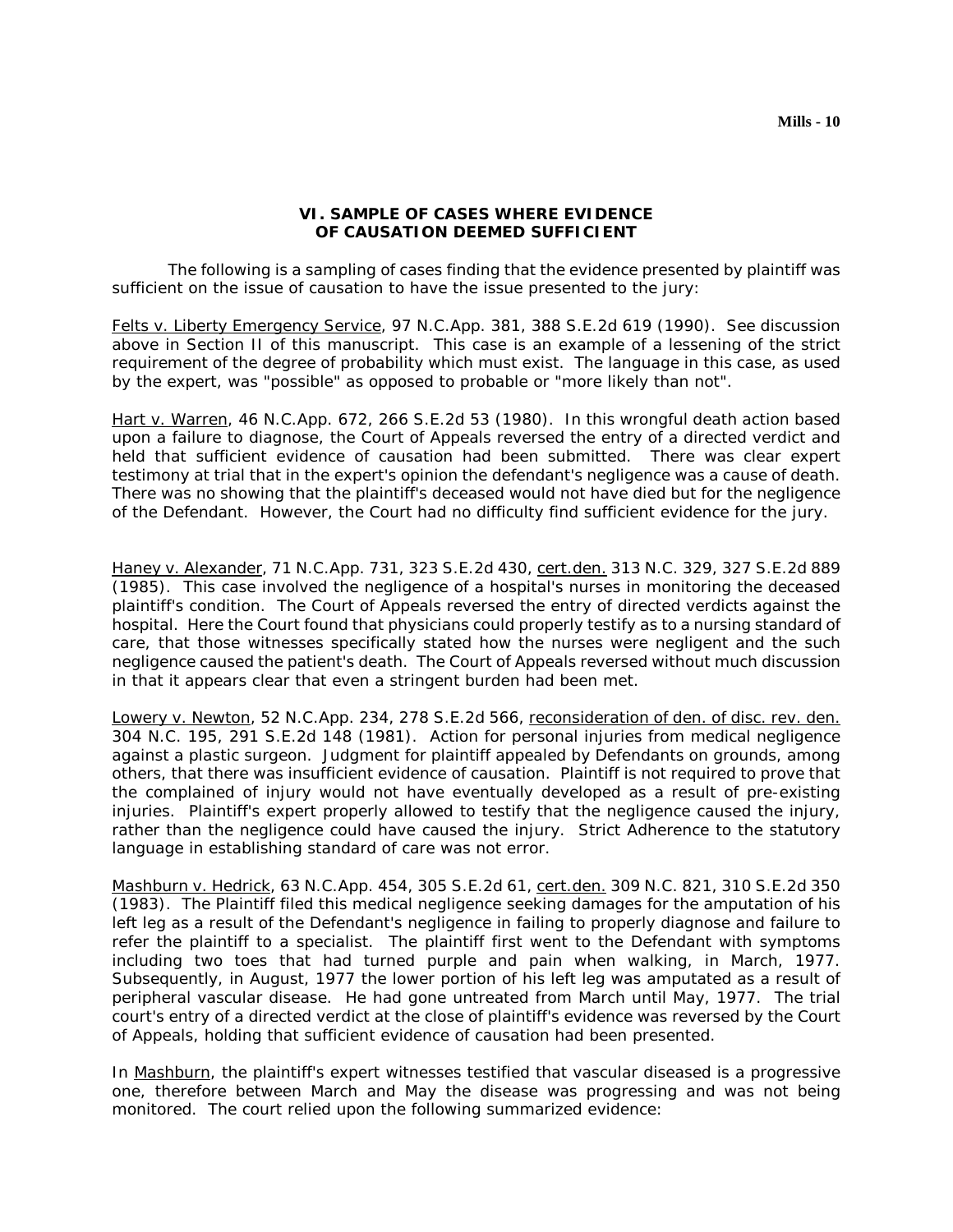"Dr. Stocks' opinion was that the success rate of an operation on plaintiff's leg was about 50% in May but only about 25% in August. The opinion of another expert, Dr. Conley, was that, based upon the arteriogram, the operation success rate was 75% to 80% on May 23, 1977 and it had declined to 8% to 10% by 11 August 1977.

The Court found that had he been properly diagnosed and referred in March, there would have been an increased possibility of saving the plaintiff's leg from amputation. Id. 305 S.E.2d at 64.

Mitchell v. Parker, 68 N.C.App. 458, 315 S.E.2d 76, cert. den. 311 N.C. 760, 321 S.E.2d 140 (1984). The Court of Appeals reversed the trial court's entry of a directed verdict and found that sufficient evidence had been presented on whether the defendant's negligence had caused postoperative injuries arising out of infection. The evidence, presented through expert witness sufficiently established that the defendants breached the standard of care by not properly monitoring the administration of Garamycin, a medication for infection which can cause damage to the kidney. The testimony also indicated that she did in fact suffer permanent damage to her kidneys and that as a result, her and her husband did not have sexual relations for two year. The court found this to be sufficient evidence of causation on both the medical negligence and loss of consortium claim.

Mitchell v. Saunders, 219 N.C. 178, 13 S.E.2d 242 (1941). This case applied the res ipsa doctrine to a case involving sponges left in the patient during an operation. The mere fact of leaving the sponge and the infection and injury about the sponges was sufficient, under the doctrine of res ipsa, to require that the case be submitted to the jury. The Defendant's evidence in explanation does not alter the sufficiency of the presumption for purposes of whether a non-suit at the close of all the evidence should be granted. The verdict for the plaintiff was affirmed.

Simons v. Georgiade, 55 N.C.App. 483, 286 S.E.2d 596, cert. den. 305 N.C. 587, 292 S.E.2d 571 (1982). Directed verdict as to physician and Duke University reversed and new trial as to Dr. Georgiade. This case addresses the proper form of a hypothetical question on causation. The court concluded that the question was proper. Additionally, the court held that the expert may base his opinion on reasonable inferences drawn from the facts and that the expert may utilize his expertise in making those inferences. Here the expert testified that the negligent act could or might have caused the injury and that the deviation from the standard of care caused the injury.

Smithers v. Collins, 52 N.C.App. 255, 278 S.E.2d 286, cert. den. 303 N.C. 546, 281 S.E.2d 394 (1981). Court of Appeals reversed the trial courts entry of a directed verdict at close of plaintiff's evidence and found that the evidence as to causation was sufficient. Here, the plaintiff, following a hysterectomy, subsequently developed an intestinal obstruction caused by adhesions after surgery. The plaintiff's evidence was presented through the plaintiff, the defendant and the physician who ultimately operated to correct the plaintiff's blockage. Judge Becton, after discussing the fact that expert testimony is not necessary in cases not involving highly specialized knowledge with respect to which a layman can have no reliable information, found that this was such a case. On the issue of causation, Judge Becton found that the testimony elicited from the defendant during the plaintiff's case was sufficient from which the jury could have found that an earlier diagnosis of bowel blockage (during the first few weeks following surgery when the plaintiff complained of symptoms of bowel blockage to the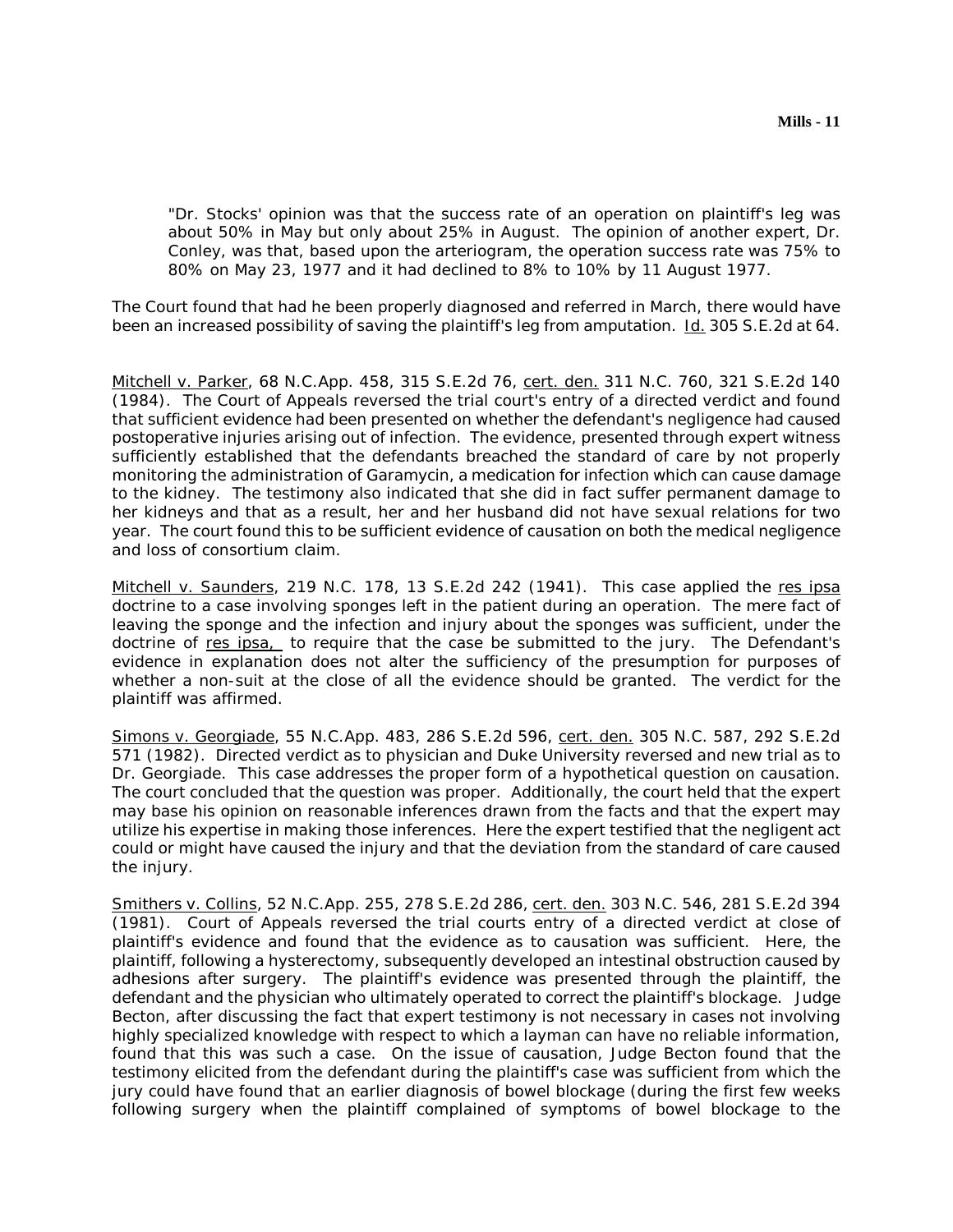defendant) and an earlier insertion of a bowel tube would have obviated surgery. The defendant had testified that "And by the process of decompression many times the bowel is relieved of this distention and, on occasion, adhesions can break with this procedure without doing the surgery".

In the **Smithers** case there was no expert testimony that directly opined that in their opinion the delay was negligent and caused the need for the second surgery.

Turner v. Duke, 325 N.C. 152, 381 S.E.2d 706 (1989). See discussion above in Section II of this manuscript.

## **VIII. SAMPLE OF CASES WHERE EVIDENCE OF CAUSATION DEEMED INSUFFICIENT**

The following is a sampling of cases finding that the evidence presented by plaintiff was insufficient on the issue of causation:

Bridges v. Shelby Women's Clinic, 72 N.C.App. 15, 323 S.E.2d 372 (1984). Plaintiff sued for permanent brain injury allegedly caused by medical negligence. The Court of Appeals affirmed the trial court's entry of a directed verdict at close of plaintiff's evidence due to lack of sufficient evidence on causation. Plaintiffs alleged that the failure to timely diagnose the plaintiff mother's premature labor caused the intercranial hemorrhages causing severe retardation, epilepsy and cerebral palsy. The Court found that the causal link was too speculative and remote. Plaintiff's causation theory was that had the premature labor been diagnosed earlier, she would have been transferred to Charlotte Memorial earlier, would have qualified for an experimental drug to suppress premature labor, would not have rejected the drug and carried the child for an additional five to six weeks, which was beyond the period during which the risk of intercranial hemorrhage remained a substantial risk. The court found this to be too speculative, especially since the plaintiff mother appeared to have clear symptoms that would have rejected her from the experimental drug program. Additionally, the effectiveness of the drug was questionable, therefore the required degree of probability was not present in the evidence.

Grier v. Phillips, 230 N.C. 672, 55 S.E.2d 485 (1949). In Grier, a wrongful death action, the Supreme Court affirmed the trial court's entry of nonsuit at the close of the plaintiff's case. The case was one against a person who extracted her teeth without holding a dental license. Although it was admitted that the Defendant did not have the knowledge and skill of a licensed dentist, there was insufficient evidence to show that the lack of skill caused her harm. The primary weakness in the evidence was the lack of any evidence as to the condition of the plaintiff's mouth on the day the teeth were extracted so it was speculation as to whether a trained dentist would have known of any risk in pulling the teeth at that time. As to guidance on what constitutes a showing of proximate cause, the Grier case can be cited for the following definition: The evidence is sufficient if a fair preponderance of the evidence shows facts and circumstances proving a reasonable probability that the Defendant's negligence or want of skill was the proximate cause of the injury. Grier v. Phillips, 230 N.C. 672, 55 S.E.2d 485 (1949).

Hawkins v. McCain, 239 N.C. 160, 79 S.E.2d 493 (1954). This is another case wherein the Court discusses whether expert testimony is required and in this particular fact situation they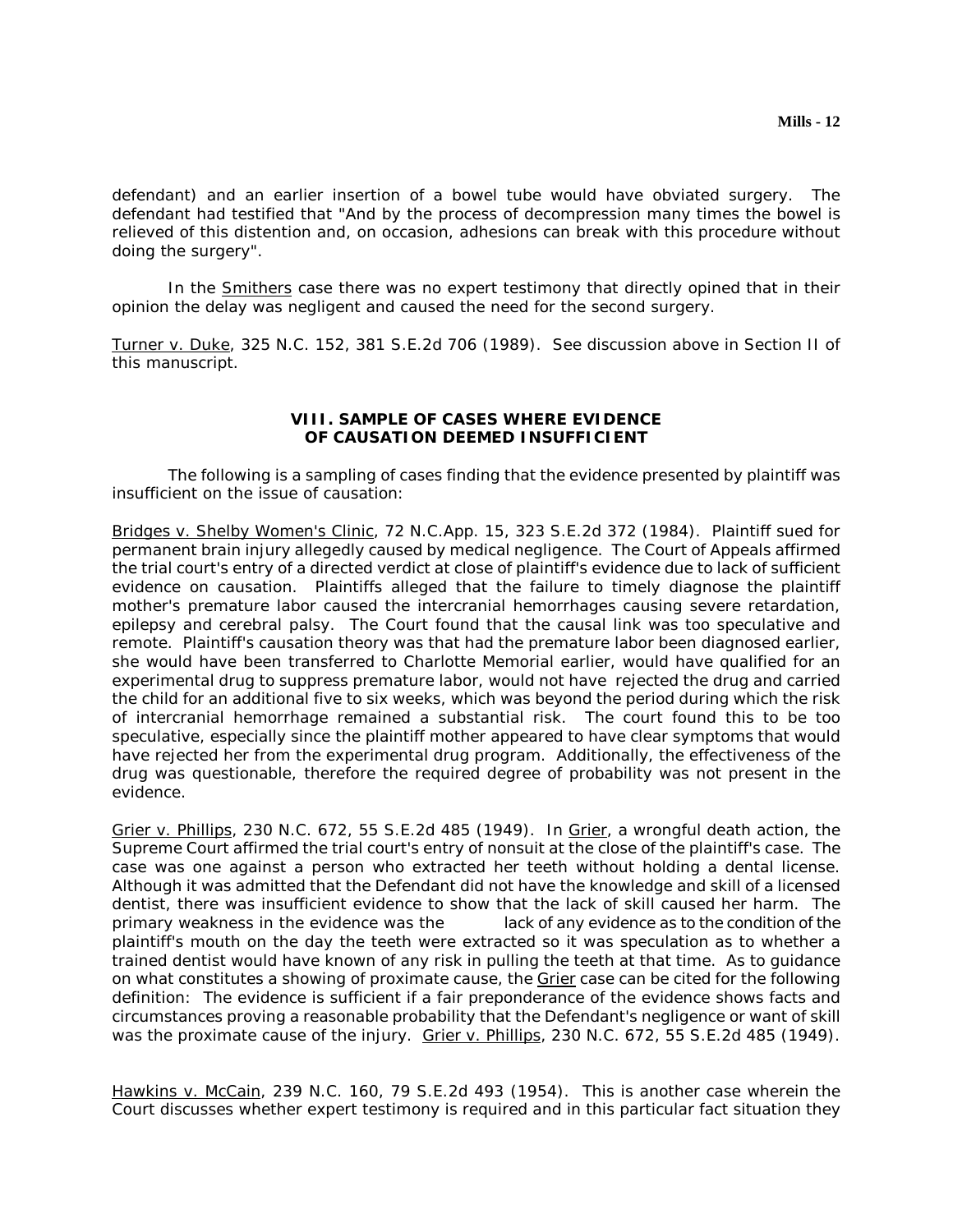held that it was. The plaintiff sued for personal injuries arising out of the prescribing of medicine containing arsenic for the treatment of a skin disease. However, the plaintiff presented no expert evidence that the arsenic caused the injury, nor any evidence that the prescription was not proper treatment for the ailment. The entry of directed verdict was affirmed.

Howard v. Piver, 53 N.C.App. 46, 279 S.E.2d 876 (1981). Here, although the Court remanded for new trial as to the defendant physician because of the trial court's refusal of proper expert testimony. However, as to the directed verdict for the hospital, the decision was affirmed due to insufficient evidence of causation. On that issue, apparently the only evidence offered by the plaintiff against the hospital was that the nurses failed to verbally report all of the patient's complaints. However, there was no evidence indicating that such a failure, even if negligent, proximately resulted in any harm. Therefore, the directed verdict as to the hospital was proper.

Lindsey v. The Clinic for Women, P.A., 40 N.C.App. 456, 253 S.E.2d 304 (1979). The Court of Appeals reversed the denial of the defendant physicians' motion for a directed verdict, finding that there was insufficient evidence on the issue of causation. However, rather than directing entry of judgment for the physicians, the Court ordered a new trial. The plaintiff was seeking damages for medical negligence causing delivery of a stillborn child. The Court ruled that although the evidence was sufficient to show a violation of the standard of care, there was no evidence given establishing that the death was caused by something which the Defendants did or failed to do. The expert failed to state that had proper treatment been given, that the child would not have been stillborn and that the failure to elicit such evidence was fatal to the plaintiff's claim.

The Lindsey opinion also has interesting comments regarding the plaintiff's hypothetical questions in the trial as guidance during any retrial.

Weatherman v. White, 10 N.C.App. 480, 179 S.E.2d 134 (1971). In this case the plaintiff alleged that the defendant's negligent failure to timely diagnose her breast cancer caused her to undergo a radical mastectomy. The Court affirmed the directed verdict. Each of the four physicians that testified for the plaintiff opined that the standard treatment when a lump in the breast is determined to be malignant, the treatment requires the removal of the entire breast. Therefore, the delay in diagnoses, even assuming negligence, did not cause the loss of the breast since it would have been removed upon discovery in any event.

White v. Hunsinger, 88 N.C.App. 382, 363 S.E.2d 203 (1988). An action for the wrongful death of a child for failure to timely refer the child to a neurosurgeon. The child was in an automobile accident, admitted to the hospital during the evening, but not referred to a neurosurgeon until the next day. Summary Judgment granted on motion of Defendant for lack of sufficient evidence on probable cause affirmed by the Court of Appeals. The Plaintiff's physician expert, by affidavit in opposition the motion of summary judgment, opined that the child's chances of survival would have been increased if he had been transferred to a neurosurgeon earlier. Court relied on the cases holding that merely showing that a different treatment would have improved the patient's chance of recovery is insufficient.

Query whether this would be sufficient under the test for showing loss of chance in Shumaker, discussed infra.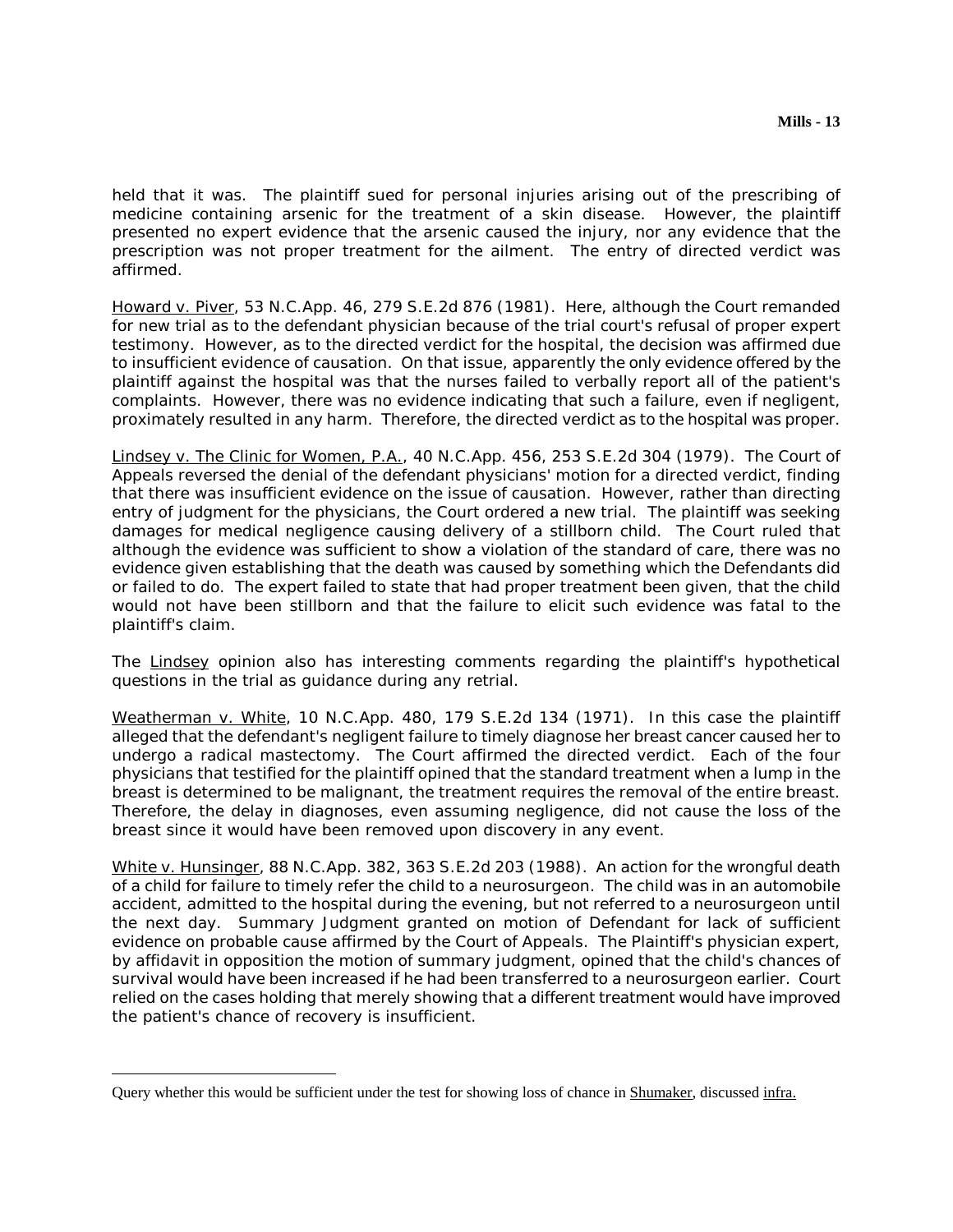#### **IX. INTERVENING NEGLIGENCE**

Often you may be confronted with the issue of a defendant contending that another force, such as the negligence or wrongful act of another, or an act of god, which occurs after his negligence, intervened and became the real cause of injury and therefore the original actor is insulated from liability for his negligence. If the force or event in fact comes into existence after the defendant's act of negligence, then it may be an intervening cause which insulates liability. See Nance v. Parks, 266 N.C. 206, 146 S.E.2d 24 (1966); Toone v. Adams, 262 N.C. 403, 137 S.E.2d 132 (1964). However, if the force or event is already in motion at the time of the Defendant's act, may not insulate. Tart v. Register, 257 N.C. 161, 125 S.E.2d 754 (1962). This may well arise in medical cases where the actions of many different potential defendants result in the injury. Foreseeability again appears to be the key determining fact. If the intervening act is a foreseeable event following a tortfeasor's negligent act, then the tort feasor will not be insulated from liability.

A negligent tortfeasor is not insulated from liability for injuries which are caused during the course of having the first injury treated, even if the second injury is the result of medical negligence. Bost v. Metcalf, 219 N.C. 607, 14 S.E.2d 648 (1941). In Bost the plaintiff, in response to the defendant's counterclaim for injuries caused in an automobile collision, made the Defendant's physician a defendant because of injuries caused by alleged malpractice. The Supreme Court dismissed the action against the physician and expressly reaffirmed the existing rule that the original tortfeasor is liable for all damages proximately resulting from the original injuries, including such as were partly caused by the unsuccessful or negligent treatment by the physician or surgeon. Sears v. R.R. Co., 169 N.C. 446, 86 S.E. 176 (1915).

The fact that the different acts of medical care providers combine to produce a single injury will make them all jointly and severally liable and non will be insulated from damages to the plaintiff. McEachern v. Miller, 268 N.C. 591, 151 S.E.2d 209 (1966). In McEachern the North Carolina Supreme Court reversed the trial court's dismissal of the plaintiff's action for wrongful death against the Hospital and the physician on the grounds of misjoinder of parties. In reversing the Court said:

The well established and familiar rule that a plaintiff may consistently and properly join as defendants in one complaint several joint tortfeasors applies where different persons, by related and concurring acts, have united in producing a single or common result upon

A related issue which all litigants must be aware is that although G.S. §1-540.1 specifically provides that the release of a person responsible for personal injury shall not bar an action by the injured party against a physician treating the injury, it has been held that the statute does not apply in a wrongful death action. Therefore, if a negligent driver who struck your deceased plaintiff is released, any action against the treating physician for medical negligence will be barred. Simmons v. Wilder, 6 N.C. App. 179, 169 S.E.2d 480 (1969).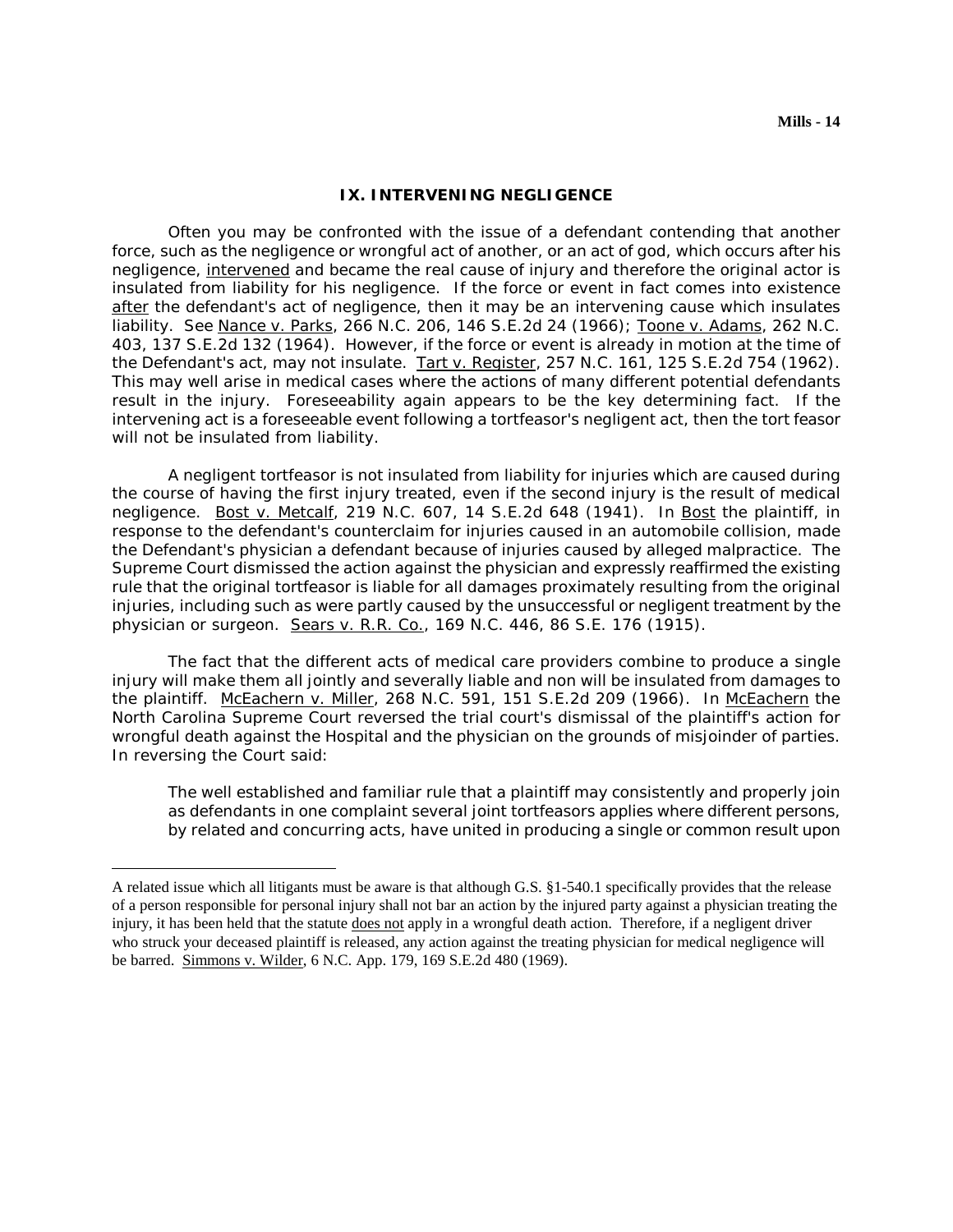which the action is based.... There may be two or more proximate causes of an injury. These may originate from separate and distinct sources or agencies operating independently of each other, yet if they join and concur in producing the result complained of, the author of each cause would be liable for the damages inflicted, and action may be brought against any one or all as joint tortfeasors.

Therefore, if faced with the defense of intervening negligence in a medical case, the plaintiff wants to establish that the various acts combined to create one injury.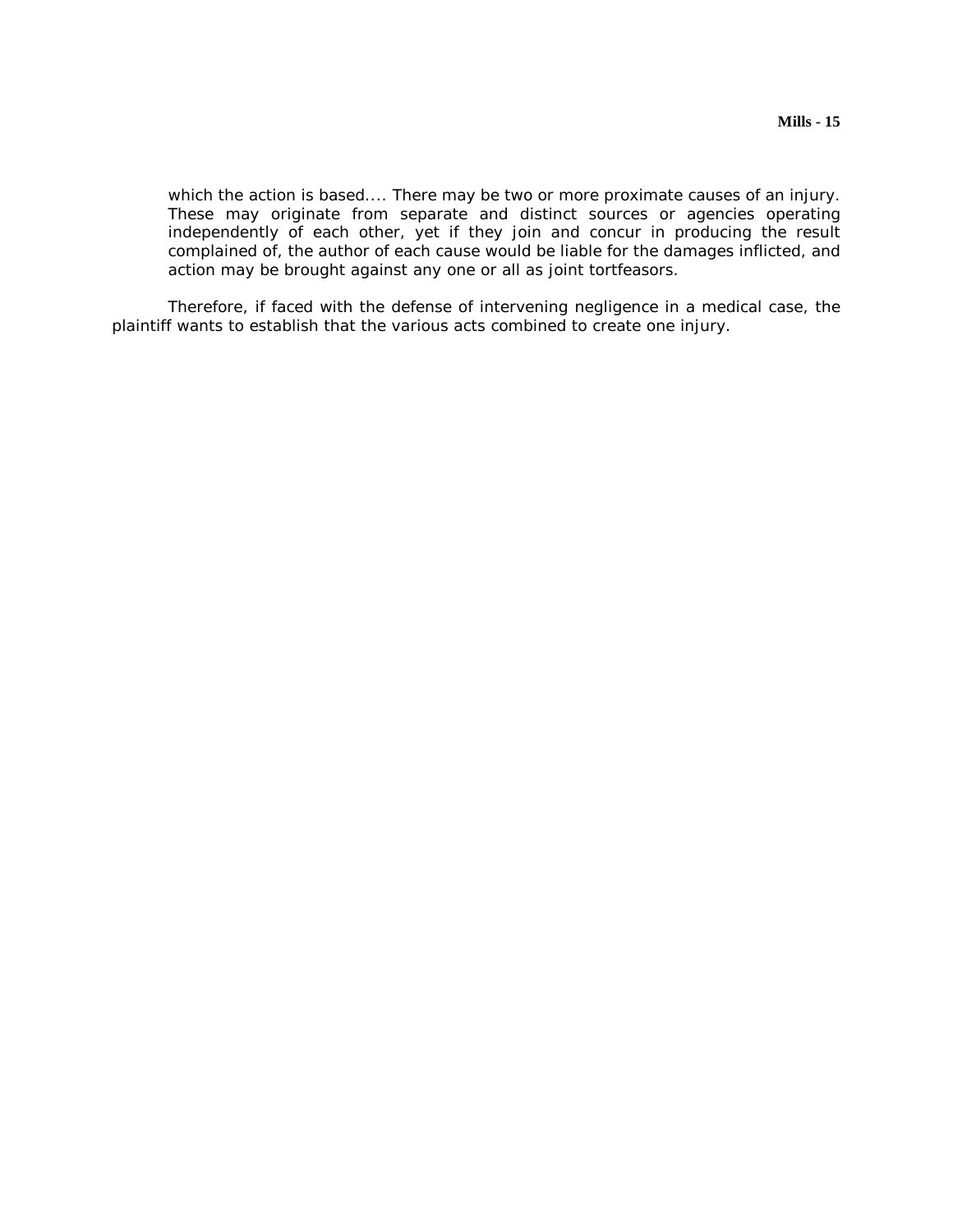#### **X. LOSS OF CHANCE**

The recovery for the loss of chance is an action seeking damages for medical negligence where the patient's chance of a better result was less than certain, even in the absence of medical negligence, but the negligence either deprived the patient of that chance or increased the risk of an unfavorable outcome. Alternatively, did the negligence decrease the opportunity for recovery. No North Carolina cases have addressed such a claim in precisely those terms. However, the claim "loss of chance" simply raises a causation question: was the plaintiff's injury or death the result of a pre-existing condition, typically the one being treated; or was that existing risk of harm increased by the medical negligence? And more importantly, is the loss of that opportunity compensable as a separate item from the actual risk which is realized?

Although no reported North Carolina decision has addressed this claim, in the case of Shumaker v. U.S., 714 F. Supp. 154 (M.D.N.C. 1988), Judge Bullock, District Court Judge for the Middle District of North Carolina, had to determine whether a claim for loss of chance was recognized under North Carolina law. The issue was before the Court on Defendant's motion for summary judgment on the grounds of, among other things, whether there was sufficient evidence of causation and whether North Carolina recognized a claim of loss of chance. Subsequent to Judge Bullock's ruling the case was settled. Therefore, this case appears to be the only discussion of the doctrine in North Carolina. Judge Bullock, in a well reasoned opinion, concluded that such a claim was viable in North Carolina and that the forecast of evidence was sufficient on the issue of causation.

In Shumaker the plaintiff suffered from bilateral retino-blastoma which went underdiagnosed by the defendants for some period of time. Once diagnosed, the treatment was unsuccessful and the child ultimately lost both of her eyes. The plaintiff's treating physician, Dr. Ellsworth, an expert on the treatment of retinoblastoma, first saw the plaintiff in January of 1983. The symptoms had been brought to the attention of the Defendants as early as May of 1982. The Court summarized his deposition testimony on causation as follows:

Dr. Ellsworth concluded that, while he could not be certain, the chances that the ultimate result in Jessica's case would have been different had the retinoblastoma been diagnosed in September 1982 rather than January 1983 could have been as great as one in two, though he believe they were more likely one in three. ... By comparison, had diagnosis and treatment begun in May 1982, Dr. Ellsworth opined that more likely than not the end result would have been different.

### Id. at 162.

 $\overline{a}$ 

In response to the Defendant's arguments that this testimony was insufficient as a matter of law to show that the loss of the plaintiff's eyes were proximately caused by the defendant's negligence, the plaintiffs averred that their "claims were based not only on the ultimate loss of Jessica's eyes but also on a contention that were it not for the Defendants'

See the following sources for a detailed discussion of loss of chance. "Causation - Loss of Chance", 54 ALR4th 10; Smith, Increased Risk of Harm: A new Standard for Sufficiency of Evidence of Causation in Medical Malpractice Cases, 65 BU L Rev 275 (1985); Andel, Medical Malpractice: The Right to Recover for the Loss of a Chance of Survival, 12 Pepperdine L Rev 973 (1985);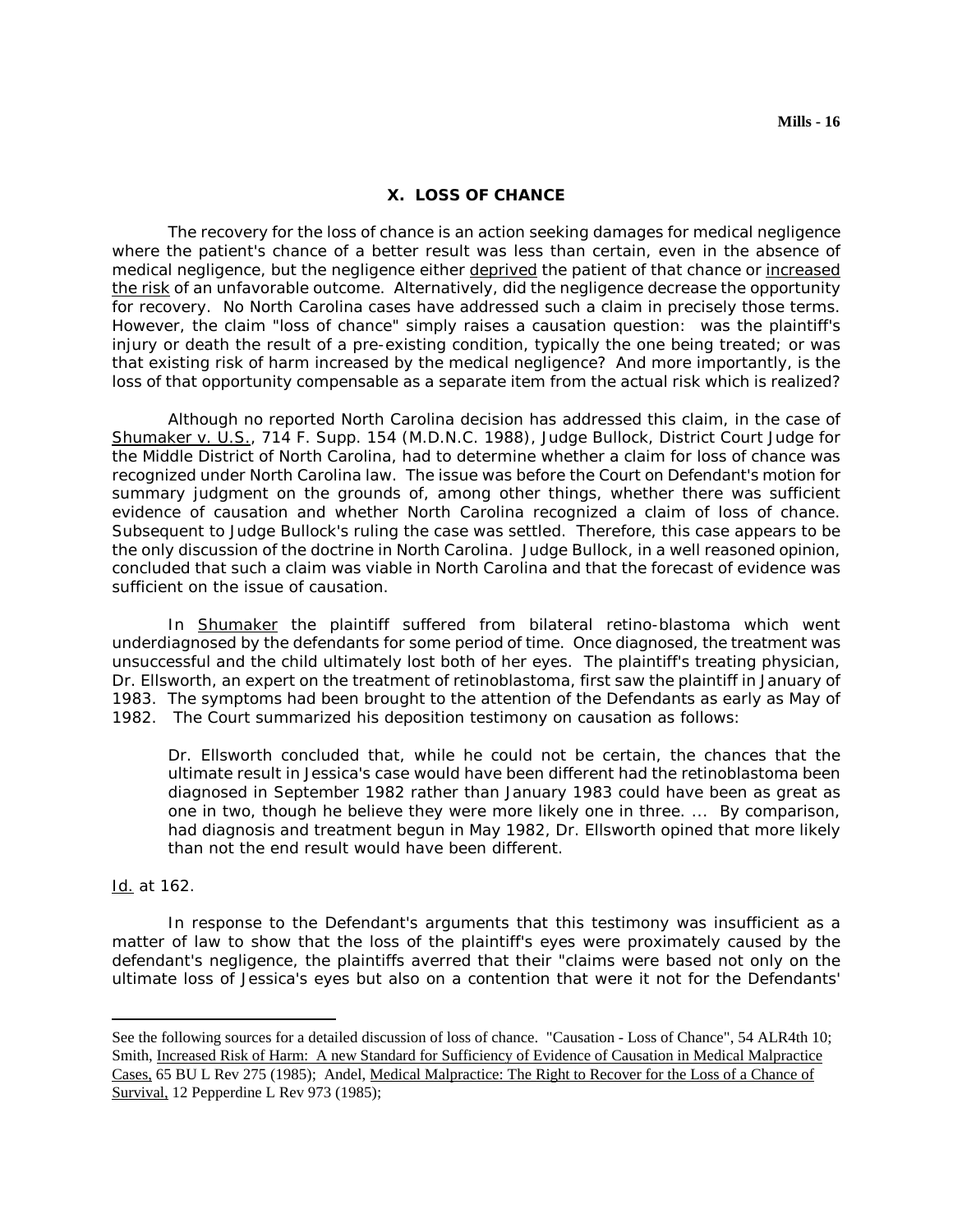negligence Jessica would have had a substantially better chance of retaining her sight". Id. at 163. Therefore, they were basing their claim on the loss of the chance, as opposed to solely on the loss of the eyes.

Judge Bullock first stated that the Fourth Circuit had previously recognized lost possibility as a new type of harm, not as a new test for causation and then proceeded to determine whether North Carolina would do the same, since no North Carolina court had yet confronted the issue. The Court then stated that cases, such as White V. Hunsinger, 88 N.C.App. 382, 363 S.E.2d 203 (1988), which hold that proximate cause "requires more than a showing that a different treatment would have improved the chances of recovery . . . can, but need not, be construed as inconsistent with recognizing lost possibility as a compensable loss." Those cases were addressing the quantum of causation evidence necessary in a medical negligence claim and were not addressing whether a separate claim exists for the loss of opportunity. Based on that conclusion, Judge Bullock stated "the court cannot say at this time that the current status of the law is such that the North Carolina Supreme Court would reject the theory.

The Court in Shumaker then found that the above summarized evidence from Dr. Ellsworth was sufficient to show that the delay in treatment affected the results. "Whether the decrease in her chances amounted to a substantial lost possibility is a jury question". Id. at 164. The court made the following comment in footnote seven, "The court does not determine at this time what amount of damages might be recoverable for lost possibility of recovery, compared with the ultimate loss of Jessica's eyes." Therefore, the Court is clearly recognizing a claim for a distinct harm for the loss of chance which is separate from the claim for the loss of her eyes.

Mashburn v. Hedrick, 63 N.C.App. 454, 305 S.E.2d 61, cert.den. 309 N.C. 821, 310 S.E.2d 350 (1983), certainly reads like a "loss of chance" case. In that case the Plaintiff filed sought damages for the amputation of his left leg as a result of the Defendant's negligence in failing to properly diagnose and failure to refer the plaintiff to a specialist. The plaintiff first went to the Defendant with symptoms including two toes that had turned purple and pain when walking, in March, 1977. Subsequently, in August, 1977 the lower portion of his left leg was amputated as a result of peripheral vascular disease. He had gone untreated from March until May, 1977. The trial court's entry of a directed verdict at the close of plaintiff's evidence was reversed by the Court of Appeals, holding that sufficient evidence of causation had been presented.

In Mashburn, the plaintiff's expert witnesses testified that vascular diseased is a progressive one, therefore between March and May the disease was progressing and was not being monitored. The court relied upon the following summarized evidence:

"Dr. Stocks' opinion was that the success rate of an operation on plaintiff's leg was about 50% in May but only about 25% in August. The opinion of another expert, Dr. Conley, was that, based upon the arteriogram, the operation success rate was 75% to 80% on May 23, 1977 and it had declined to 8% to 10% by 11 August 1977.

The Court found that had he been properly diagnosed and referred in March, there would have been an increased possibility of saving the plaintiff's leg from amputation. Id. 305 S.E.2d at 64. this sounds remarkably similar to the type of language in Shumaker which constituted a claim for loss of chance. However, it is clear that in Mashburn the plaintiff was seeking